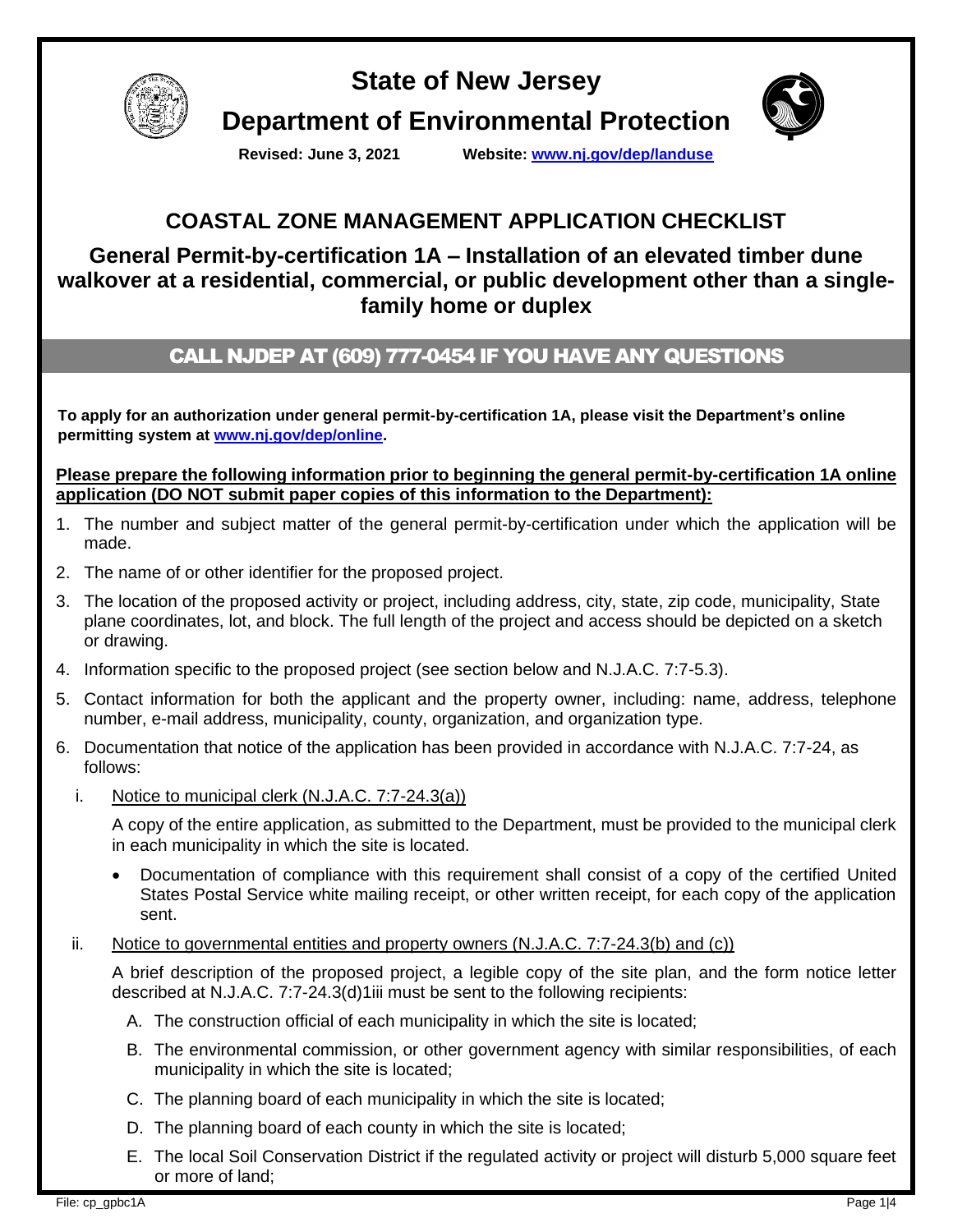- F. The Delaware Coastal Management Program if the activity is within the 12-mile circle with Delaware or is within 200 feet of the 12-mile circle; and
- G. Adjacent property owners:

If the application is for one of the following projects (listed at N.J.A.C 7:7-24.3(c)1-5), notice shall be sent to all owners of real property, including easements, located within 200 feet of any proposed above-ground structure that is part of the proposed development, such as a pumping station, treatment plant, groin, bulkhead, revetment or gabion, or dune walkover:

- A linear project of one-half mile or longer
- A shore protection development, including beach nourishment, beach and dune maintenance, or dune creation of one-half mile or longer
- A public project on a site of 50 acres or more
- An industrial or commercial project on a site of 100 acres or more
- Maintenance dredging of a State navigation channel of one-half mile or longer

For any other project, notice shall be sent to all owners of real property, including easements, located within 200 feet of the site of the proposed regulated activity.

The owners of real property, including easements, shall be those on a list that was certified by the municipality, with a date of certification no more than one year prior to the date the application is submitted.

- Documentation of compliance with this requirement shall consist of:
	- 1. A copy of the certified United States Postal Service white mailing receipt for each public notice that was mailed, or other written receipt;
	- 2. A certified list of all owners of real property, including easements, located within 200 feet of the property boundary of the site (including name, mailing address, lot, and block) prepared by the municipality for each municipality in which the project is located. The date of certification of the list shall be no earlier than one year prior to the date the application is submitted to the Department; and
	- 3. A copy of the form notice letter.
- The form notice letter required under N.J.A.C. 7:7-24.3(d)1iii shall read as follows:

*"This letter is to provide you with legal notification that an application for an authorization under coastal general permit-by-certification 1A <<has been/will be>> submitted to the New Jersey Department of Environmental Protection, Division of Land Resource Protection for the development shown on the enclosed plan(s). A brief description of the proposed project follows: <<INSERT DESCRIPTION OF THE PROPOSED PROJECT>>*

*The complete permit application package can be reviewed at either the municipal clerk's office in the municipality in which the site subject to the application is located, or by appointment at the Department's Trenton Office. The Department of Environmental Protection welcomes comments and any information that you may provide concerning the proposed development and site. Please submit your written comments within 15 calendar days of receiving this letter to:*

> *New Jersey Department of Environmental Protection Division of Land Resource Protection P.O. Box 420, Code 501-02A Trenton, New Jersey 08625 Attn: (Municipality in which the property is located) Supervisor"*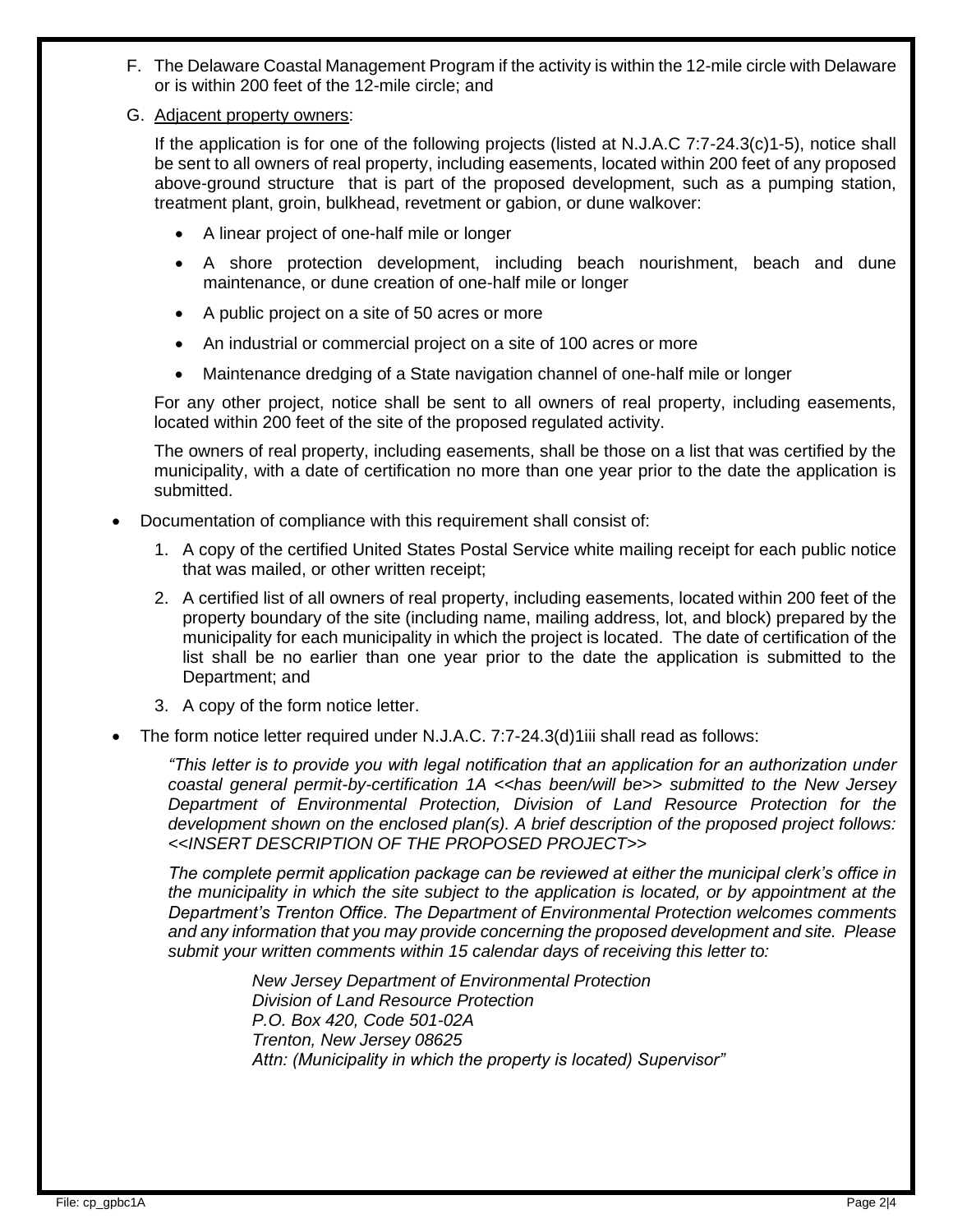#### iii. Newspaper notice (N.J.A.C. 7:7-24.5)

Newspaper notice, in the form of a legal notice or display advertisement in the official newspaper of the municipality(ies) in which the project site is located, or if no official newspaper exists, in a newspaper with general circulation in the municipality(ies), is required for the following projects:

- A. A linear project of one-half mile or longer
- B. A shore protection development, including beach nourishment, beach and dune maintenance, or dune creation of one-half mile or longer
- C. A public project on a site of 50 acres or more
- D. An industrial or commercial project on a site of 100 acres or more
- E. Maintenance dredging of a State navigation channel of one-half mile or longer

#### **If your project is not one listed above, newspaper notice is not required.**

- Documentation of newspaper notice shall consist of:
	- 1. A copy of the published newspaper notice; and
	- 2. The date and name of the newspaper in which notice was published.
- The newspaper notice may be either a legal notice or display advertisement and must read as follows:

*"Take notice that an application for an authorization under coastal general permit-by-certification 1A <<has been/will be>> submitted to the New Jersey Department of Environmental Protection, Division of Land Resource Protection for the development described below:*

> *APPLICANT: PROJECT NAME: PROJECT DESCRIPTION:*

*PROJECT STREET ADDRESS:*

*BLOCK: LOT:*

*MUNICIPALITY: COUNTY:*

*The complete permit application package can be reviewed at either the municipal clerk's office in the municipality in which the site subject to the application is located, or by appointment at the Department's Trenton Office. The Department of Environmental Protection welcomes comments and any information that you may provide concerning the proposed development and site. Please submit your written comments within 15 calendar days of receiving this letter to:*

> *New Jersey Department of Environmental Protection Division of Land Resource Protection P.O. Box 420, Code 501-02A 501 East State Street Trenton, New Jersey 08625 Attn: (Municipality in which the property is located) Supervisor"*

7. Certification that the applicant has obtained written consent from the property owner that the application can be made on the property owner's behalf. This certification is required regardless of whether the applicant and property owner are the same person. The Property Owner Certification form can be used to obtain the necessary signatures. The form is available at [https://nj.gov/dep/landuse/download/lur\\_042.pdf.](https://nj.gov/dep/landuse/download/lur_042.pdf)

8. The PIN that was issued to the applicant upon registering with the Department's online permitting system.

9. The application fee for a general permit-by-certification set forth at N.J.A.C. 7:7-25.1.